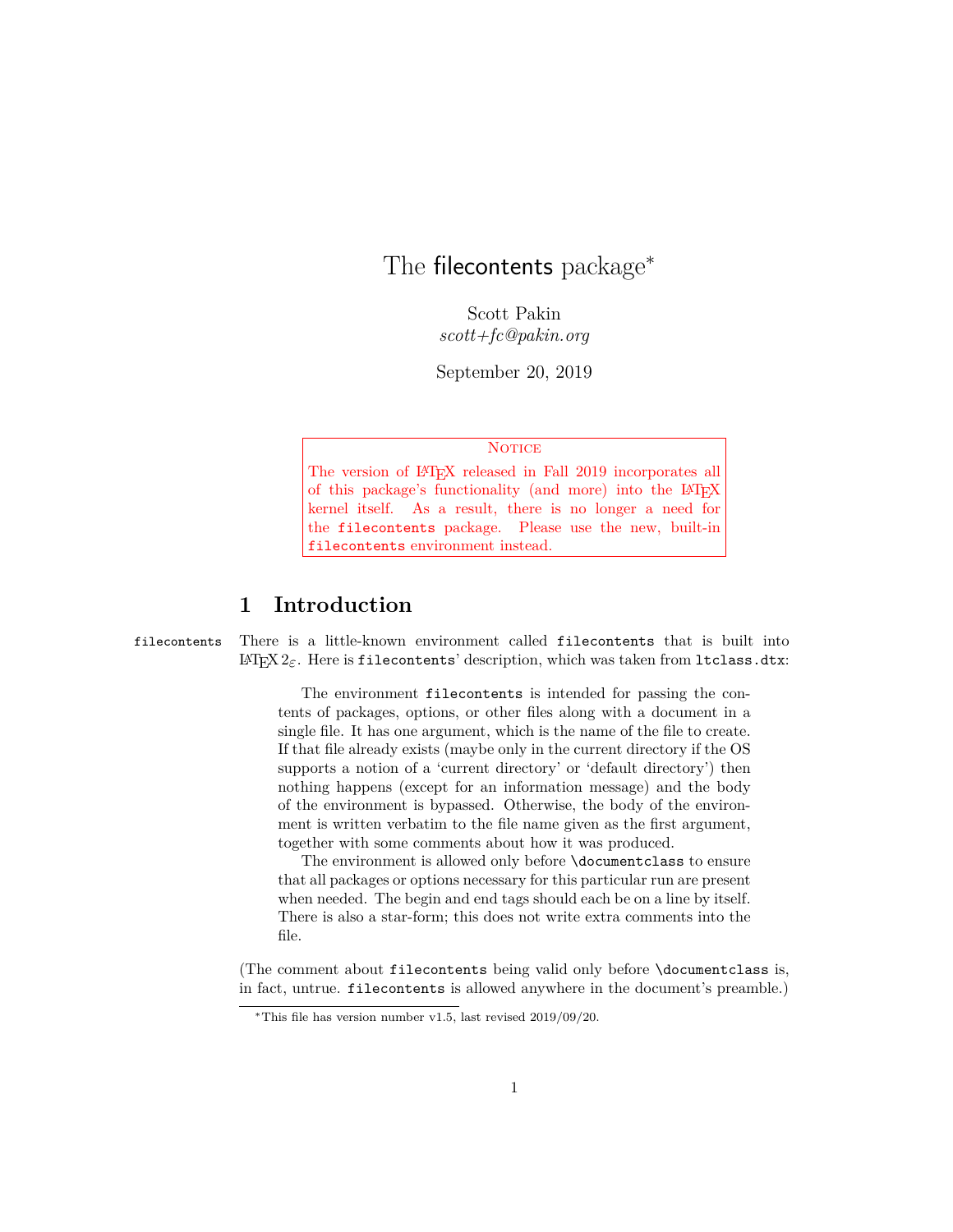The filecontents package provides a hacked-up version of the filecontents and filecontents\* environments that lifts the two restrictions stated above, namely that existing files are never overwritten and that filecontents must be used before the \documentclass declaration (really, the \begin{document}). filecontents is therefore a more convenient way to write external files from within a LAT<sub>EX</sub> document than is provided by default by the LATEX  $2\varepsilon$  kernel.

**Sample usage** filecontents works much like verbatim, except that it takes a mandatory filename argument:

```
\begin{filecontents}{myfile.tex}
This text gets written to \texttt{myfile.tex}.
\end{filecontents}
```
The preceding code will write a myfile.tex file with contents resembling the following:

```
%% LaTeX2e file `myfile.tex'
%% generated by the `filecontents' environment
%% from source `mydocument' on 2001/07/31.
%%
This text gets written to \texttt{myfile.tex}.
```
myfile.tex can then be incorporated back into the document with \include or \input. Had filecontents\* been used instead of filecontents, the file would have contained only the "This text gets written to \texttt{myfile.tex}." line. filecontents\* is therefore useful for writing non-LAT<sub>EX</sub> files such as Encapsulated PostScript files.

If you use the ltxtable package you may find filecontents particularly useful. ltxtable is a crude conglomeration of longtable, which allows tables to cross page boundaries, and tabularx, which enables tables to stretch to a specified width. ltxtable's interface is a bit cumbersome, however; it requires that the longtable environment be contained in a separate file. With the filecontents package you can create this file right before the \LTXtable invocation–a far more convenient alternative than having to manually place the table within a separate file.

### **2 Implementation**

Most users can stop reading at this point. The Implementation section contains the annotated source code for the filecontents package itself, which is useful only to people who want a detailed and precise explanation of how filecontents works.

To give credit where credit is due, I wrote virtually none of the filecontents code myself. It comes almost exclusively from the  $\mathbb{F}$ F<sub>E</sub>X  $2_\varepsilon$  source code, specifically from the file ltclass.dtx, which is attributed to Frank Mittelbach, Chris Rowley, Alan Jeffrey, and David Carlisle. I merely made a few small changes (indicated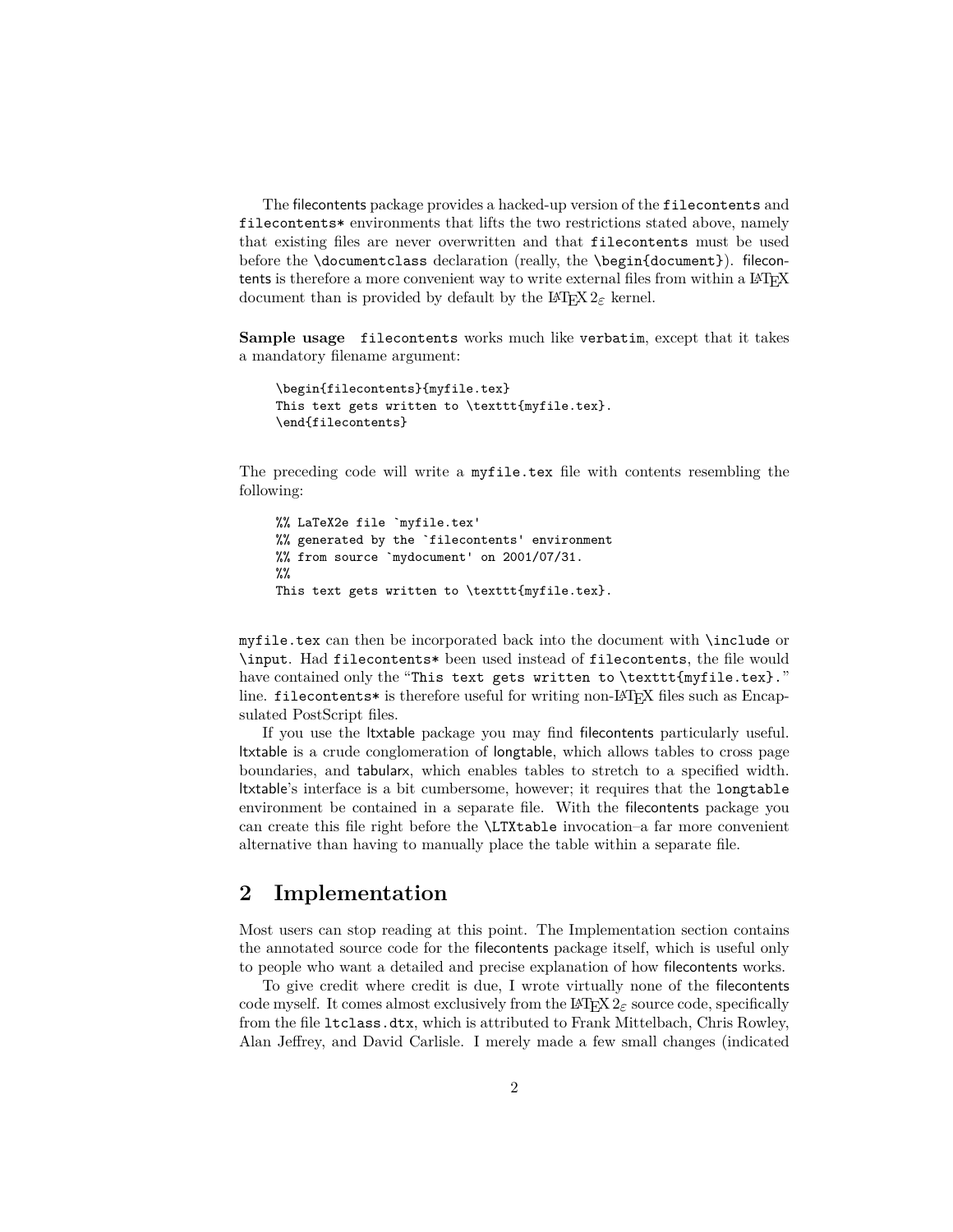below by bracketed blocks of code and comments) to make the filecontents environment more convenient to use.

1  $\langle *package \rangle$ 

\filec@ntents@old@kernel Except where indicated, the source–including comments–to the \filec@ntents macro–was taken verbatim from ltclass.dtx.

```
2 \begingroup%
3 \catcode`\*=11 %
4 \catcode`\^^M\active%
5 \catcode`\^^L\active\let^^L\relax%
6 \catcode`\^^I\active%
7 \gdef\filec@ntents@old@kernel#1{%
8 \openin\@inputcheck#1 %
```
In the original code a pre-existing file would not be overwritten. In the new version the file existence check is used solely to decide whether to output "Writing file `*(filename*)'" or "Overwriting file `*(filename*)'". Control flow then always falls through to what used to be the \ifeof case (file does not exist; open it), never the \else case (file already exists; do nothing).

```
9 \ifeof\@inputcheck%
10 \@latex@warning@no@line%
11 {Writing file `\@currdir#1'}%
12 \else %13 \@latex@warning@no@line%
14 {Overwriting file `\@currdir#1'}%
15 \fi %
16 \closein\@inputcheck %
17 \chardef\reserved@c15 %
18 \ch@ck7\reserved@c\write%
19 \immediate\openout\reserved@c#1\relax%
```

```
20 \if@tempswa%
21 \immediate\write\reserved@c{%
22 \@percentchar\@percentchar\space%
23 \expandafter\@gobble\string\LaTeX2e file `#1'^^J%
24 \@percentchar\@percentchar\space generated by the %
25 `\@currenvir' \expandafter\@gobblefour\string\newenvironment^^J%
26 \@percentchar\@percentchar\space from source `\jobname' on %
27 \number\year/\two@digits\month/\two@digits\day.^^J%
28 \@percentchar\@percentchar}%
29 \overline{\text{f}i\text{}}30 \let\do\@makeother\dospecials%
```
The inputenc packages might have marked some of the upper 128 character codes "active" (category code 13). That confuses filecontents. Hence, we locally mark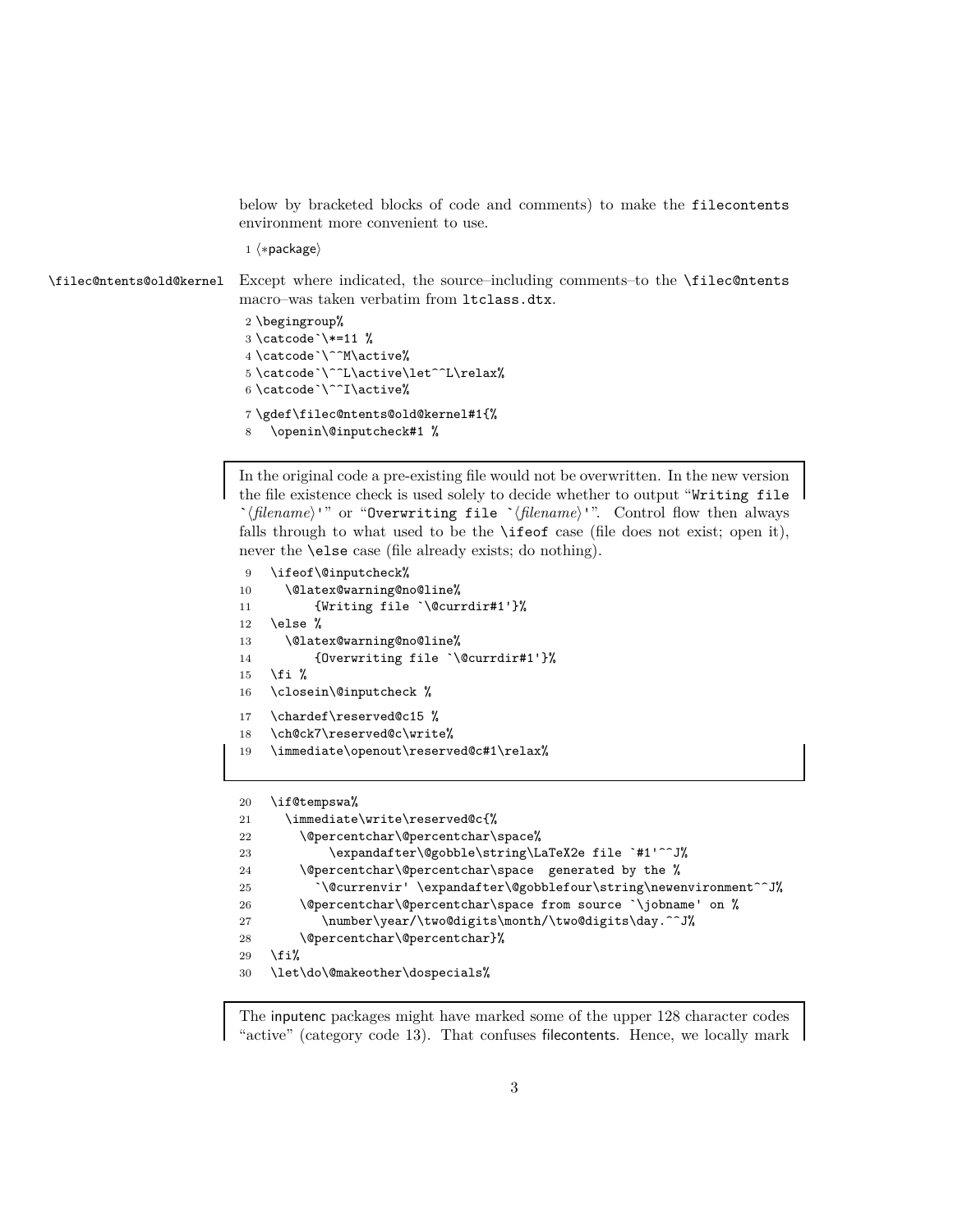each of the upper 128 character codes as "letter" (category code 11) so that they can be written correctly to a file.

```
31 \count0=128\relax %
32 \loop %
33 \catcode\count0=11\relax %
34 \advance\count0 by 1\relax %
35 \ifnum\count0<256 %
36 \repeat %
```

```
37 \edef\E{\@backslashchar end\string{\@currenvir\string}}%
38 \edef\reserved@b{%
39 \def\noexpand\reserved@b%
40 ####1\E####2\E####3\relax}%
41 \reserved@b{%
42 \ifx\relax##3\relax%
There was no \end{filecontents}
43 \immediate\write\reserved@c{##1}%
44 \else%
There was a \end{filecontents}, so stop this time.
45 \edef^^M{\noexpand\end{\@currenvir}}%
46 \ifx\relax##1\relax%
47 \else%
Text before the \end, write it with a warning.
48 \@latex@warning{Writing text `##1' before %
49 \string\end{\@currenvir}\MessageBreak as last line of #1}%
50 \immediate\write\reserved@c{##1}%
51 \{f_i\}52 \ifx\relax##2\relax%
53 \else%
Text after the \end, ignore it with a warning.
54 \@latex@warning{%
55 Ignoring text `##2' after \string\end{\@currenvir}}%
56 \overline{if'_s}57 \{f_i\}58 ^^M}%
59 \catcode`\^^L\active%
60 \let\L\@undefined%
61 \def^^L{\expandafter\ifx\csname L\endcsname\relax\fi ^^J^^J}%
62 \catcode`\^^I\active%
63 \let\I\@undefined%
64 \def^^I{\expandafter\ifx\csname I\endcsname\relax\fi\space}%
65 \catcode`\^^M\active%
66 \edef^^M##1^^M{%
67 \noexpand\reserved@b##1\E\E\relax}}%
```
\endgroup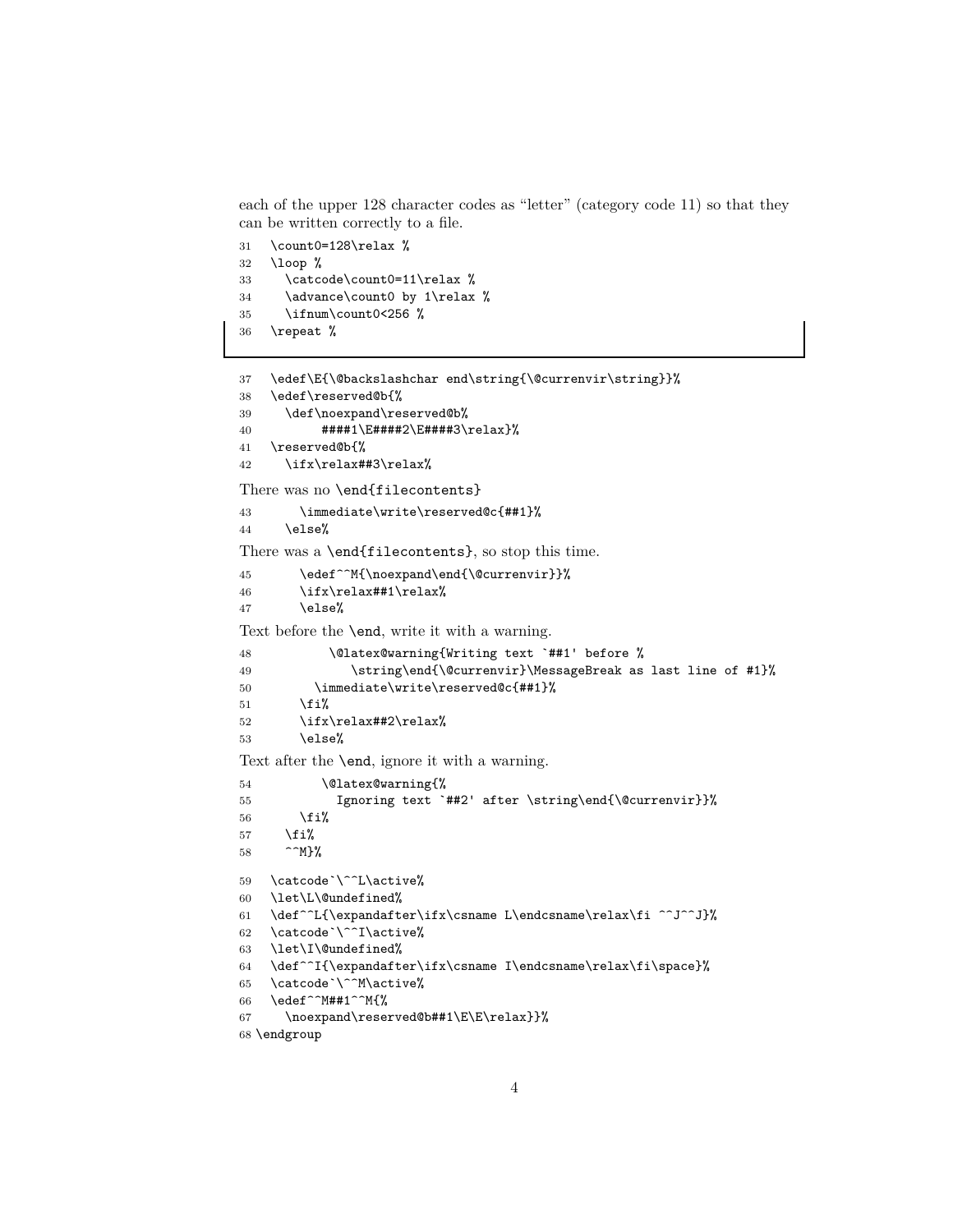$\lambda$ fc@no@preamblecmds LAT<sub>E</sub>X 2<sub> $\varepsilon$ </sub> declares  $\lambda$ filecontents,  $\lambda$ filecontents\*, and all of the related helper macros as \@onlypreamble, meaning they become invalid after the \begin{document}. The following code re-enables their usage anywhere in the document. It was taken from the pkgindoc package (which is generated from ltclass.dtx), but modified to re-enable only the commands needed by filecontents, not all of the class and package option-processing commands, as well.

```
69 \def\fc@no@preamblecmds#1\do\filecontents#2\do\filec@ntents#3\relax{%
70 \gdef\@preamblecmds{#1#3}}
```
Newer LAT<sub>E</sub>X kernels define a most sophisticated filecontents environment than what this package provides. We currently use the existence of \filec@ntents@opt as indication that the new filecontents environment is available.

#### 71 \@ifundefined{filec@ntents@opt}{%

Older kernel: Install this package's version of the filecontents environment.

```
72 \let\filec@ntents=\filec@ntents@old@kernel
```

```
73 \expandafter\fc@no@preamblecmds\@preamblecmds\relax
```
74 }{%

Newer kernel: Issue a warning and do not install this package's version of filecontents.

```
75 \PackageWarningNoLine{filecontents}{%
76 This package is obsolete. Disabling it and\MessageBreak
77 passing control to the filecontents environment\MessageBreak
78 defined by the LaTeX kernel%
79 }%
80 }
81 \langle/package\rangle
```
## **Change History**

| v1.2                              |
|-----------------------------------|
| \filec@ntents@old@kernel:         |
| Added percent signs after each    |
| line in the loop as per Heiko     |
| Oberdiek's suggestion for         |
| getting filecontents to work      |
| with the guitar package $\dots$ 4 |
| Added percent signs after the     |
| \else and \fi lines as per        |
| Heiko Oberdiek's suggestion       |
| for getting filecontents to work  |
| with the guitar package $\dots$ 3 |
| v1.3                              |
| \filec@ntents@old@kernel:         |
| Added a \closein to fix bug       |
|                                   |